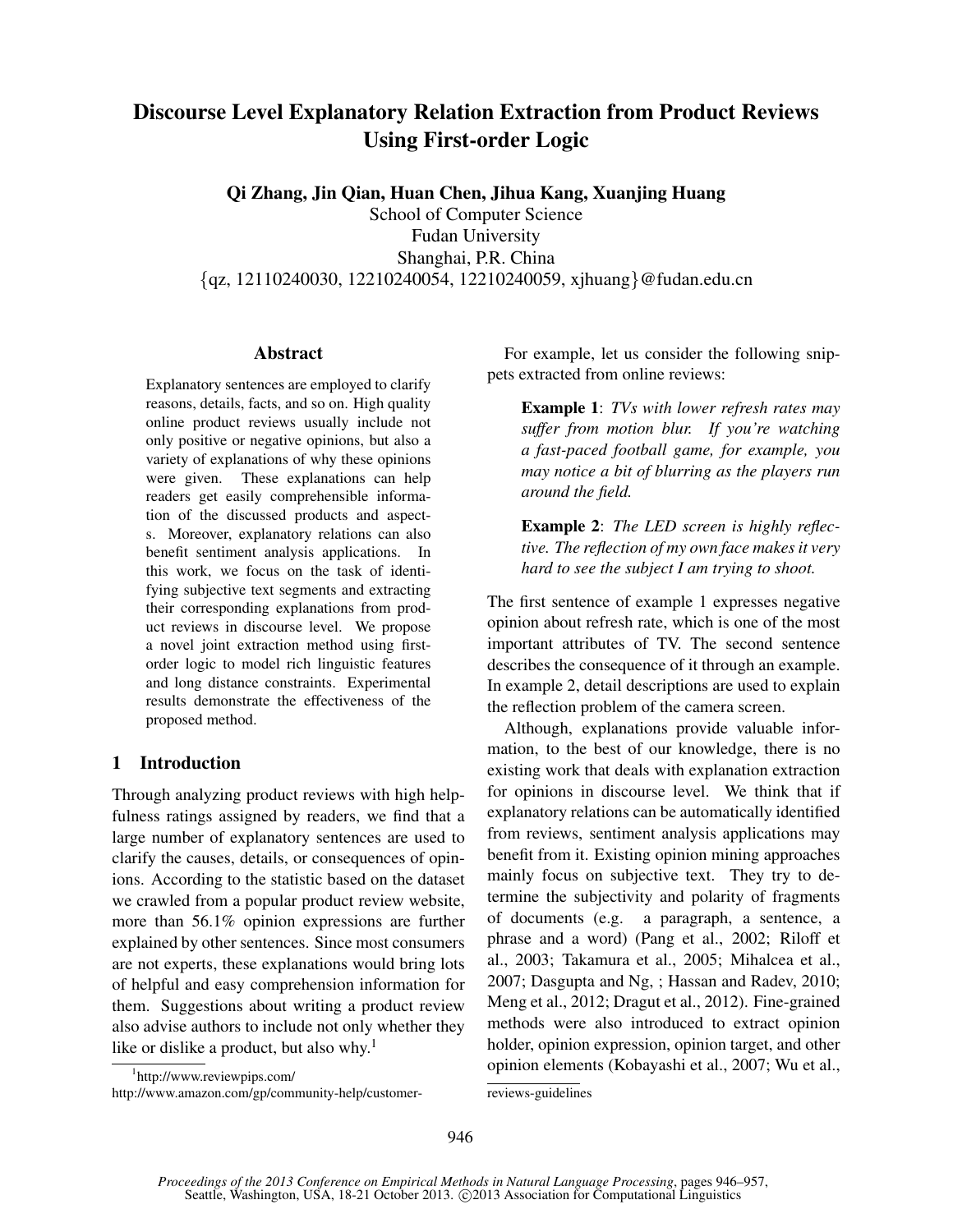2011; Xu et al., 2013; Yang and Cardie, 2013). Major research directions and challenges of sentiment analysis can also be found in surveys (Pang and Lee, 2008; Liu, 2012).

In this work, we aim to identify subjective text segments and extract their corresponding explanations from product reviews in discourse level. We propose to use Markov Logic Networks (ML-N) (Richardson and Domingos, 2006) to learn the joint model for subjective classification and explanatory relation extraction. MLN has been applied in several natural language processing tasks (Singla and Domingos, 2006; Poon and Domingos, 2008; Yoshikawa et al., 2009; Andrzejewski et al., 2011; Song et al., 2012) and demonstrated its advantages. It can easily incorporate rich linguistic features and global constraints by designing various logic formulas, which can also be viewed as templates or rules. Logic formulas are combined in a probabilistic framework to model soft constraints. Hence, the proposed approach can benefit a lot from this framework.

To evaluate the proposed method, we crawled a large number of product reviews and constructed a labeled corpus through Amazon's Mechanical Turk. Two tasks were deployed for labeling the corpus. We compared the proposed method with state-ofthe-art methods on the dataset. Experimental results demonstrate that the proposed approach can achieve better performance than state-of-the-art methods.

The remaining part of this paper is organized as follows: In Section 2, we define the problem and give some examples to show the challenges of this task. Section 3 describes the proposed MLN based method. Dataset construction, experimental results and analyses are given in Section 4. In Section 5, we present the related work and Section 6 concludes the paper.

## 2 Problem Statement

Motivated by the argument structure of discourse relations used in Penn Discourse Treebank (Rashmi Prasad and Webber, 2008), in this work, we adopt the clause unit-based definition. It means that clauses are treated as the basic units of opinion expressions and explanations. Let  $d = \{c_1, c_2, ... c_n\}$ be the clauses of document *d*. Directed graph  $G = (V, E)$  is used to represent the subjectivity of clauses and explanatory relationships between them. In the graph, vertices represent clauses, whose categories are specified by the vertex attributes. Directed edges describe the explanatory relationships between them, of which the heads are explanatory clauses. If clause *c<sup>a</sup>* describes a set of facts which clarify the causes, context, situation, or consequences of another clause  $c_b$ ,  $c_a \rightarrow c_b$  is used to indicate that clause  $c_a$  *explains*  $c_b$ .

Adopting clause unit-based definition is based on the following reasons: 1) clause is normally considered as the smallest grammatical unit which can express a complete proposition (Kroeger, 2005); 2) from analyzing online reviews, we observe that a clause can express a complete opinion about one aspect in most of cases; 3) in Penn Discourse Treebank, the basic unit of discourse relations (with a few exceptions) is also taken to be a clause (Rashmi Prasad and Webber, 2008).

Figure 1(a) illustrates a sample document. Figure 1(b) is the corresponding output of the given document. In the graph, vertices whose color are black stand for subjective clauses. The other clauses are represented by white vertices. Edges describe the explanatory relationships between them, of which the heads are explanatory clauses.

Although the explanatory relation extraction task has been studied from the view of linguistic and discourse representation by existing works (Carston, 1993; Lascarides and Asher, 1993), the automatic extraction task is still an open question. Consider the following examples extracting from online reviews:

Example 3: *It takes great pictures. Color renditions, skin tones, exposure levels are all first rate.* From the example, we can observe that the second sentence explains the first one. However, the second sentence itself also expresses opinion on various opinion targets. In other words, both subjective and objective sentences can be used as explanations.

Example 4: *When we called their service center they made us wait for them the whole day and no one turned up. This level of service is simply not acceptable.* The first sentence in example 4 explains the second one. Hence, the feature of relative location between two sentences does not always work well in all cases.

Example 5: *This backpack is great! its very big*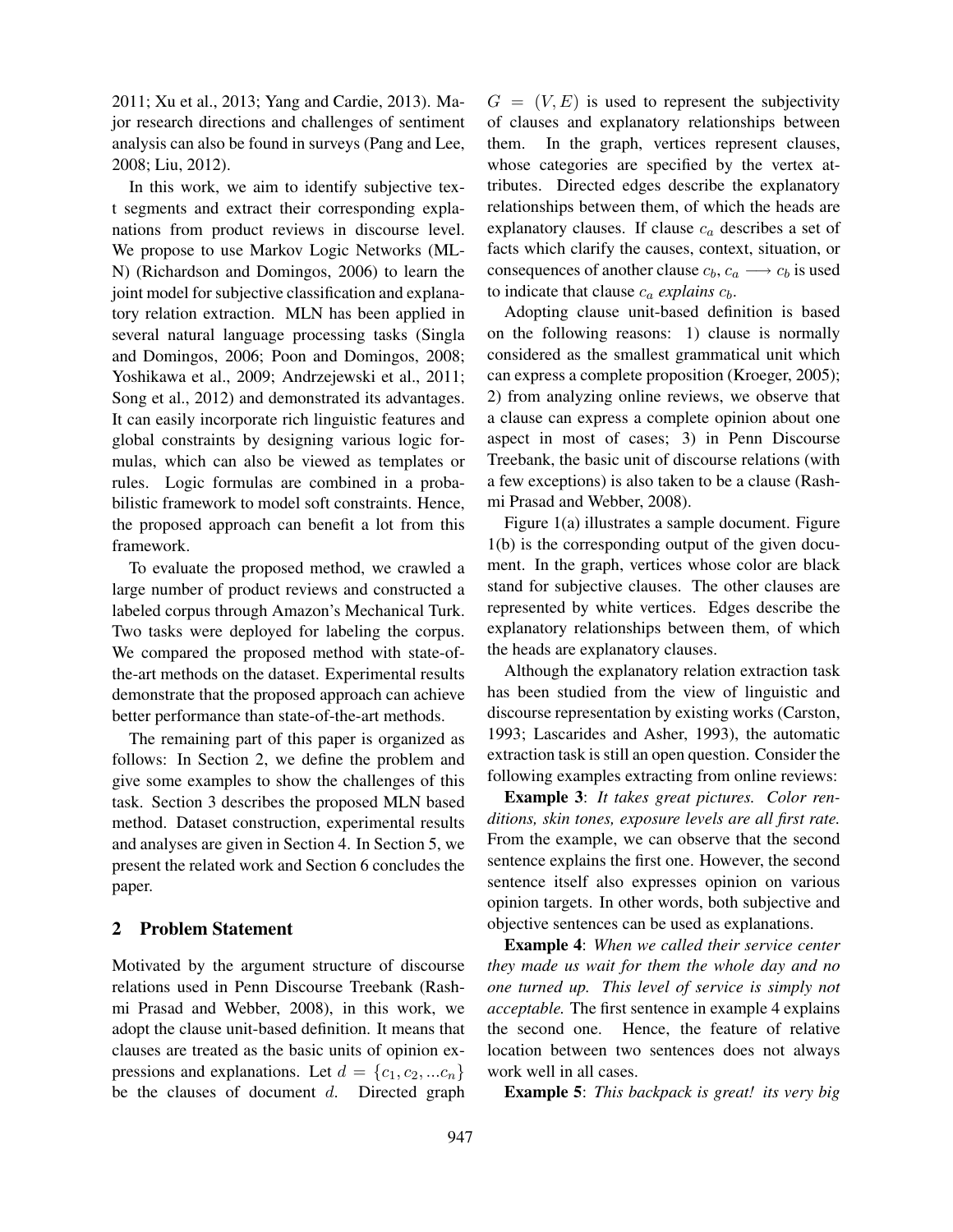

(a) Example Review (b) Directed Graph Representation

Figure 1: Directed graph representation of a sample document.

*and fits more than enough stuff.* Many sentences, which express explanatory relation, do not contain any connectives (e.g. "*because*", "*the reason is*", and so on). Lin et al.(2009) generalized four challenges (include ambiguity, inference, context, and world knowledge) to automated implicit discourse relation recognition. In this task, we also need to address those challenges.

From the these examples, we can observe that extracting explanatory relations from product reviews is a challenging task. Both linguistic and global constraints should be carefully studied.

#### 3 The Proposed Approach

In this section, we present our method for jointly classifying the subjectivity of text segments and extracting explanatory relations. Firstly, we briefly describe the framework of Markov Logic Networks. Then, we introduce the clause extraction method based on the definition described in the Section 2. Finally, we present the first-order logic formulas including local formulas and global formulas used for joint modeling in this work.

#### 3.1 Markov Logic Networks

A MLN consists of a set of logic formulas that describe first-order knowledge base. Each formula consists of a set of first-order predicates, logical connectors and variables. Different with first-order logic, these hard logic formulas are softened and can be violated with some penalty (the weight of formula) in MLN.

We use *M* to represent a MLN and  $\{(\phi_i, w_i)\}$ to represent formula  $\phi_i$  and its weight  $w_i$ . These weighted formulas define a probability distribution over sets of possible worlds. Let *y* denote a possible world, the  $p(y)$  is defined as follows (Richardson and Domingos, 2006):

$$
p(y) = \frac{1}{Z} exp\left(\sum_{(\phi_i, w_i) \in \mathcal{M}} w_i \sum_{c \in C^{n_{\phi_i}}} f_c^{\phi_i}(y)\right),
$$

where each *c* is a binding of free variable in  $\phi_i$  to constraints;  $f_c^{\phi_i}(y)$  is a binary feature function that returns 1 if the true value is obtained in the ground formula we get by replacing the free variables in  $\phi_i$  with the constants in *c* under the given possible world *y*, and 0 otherwise;  $C^{n_{\phi_i}}$  is all possible bindings of variables to constants, and Z is a normalization constant.

Many methods have been proposed to learn the weights of MLN using both generative and discriminative approaches (Richardson and Domingos, 2006; Singla and Domingos, 2006). There are also several MLN learning packages available online such as the beast<sup>2</sup>, Tuffy<sup>3</sup>, PyMLNs<sup>4</sup>, Alchemy<sup>5</sup>, and so on.

<sup>2</sup> http://code.google.com/p/thebeast

<sup>3</sup> http://hazy.cs.wisc.edu/hazy/tuffy/

<sup>4</sup> http://www9-old.in.tum.de/people/jain/mlns/

<sup>5</sup> http://alchemy.cs.washington.edu/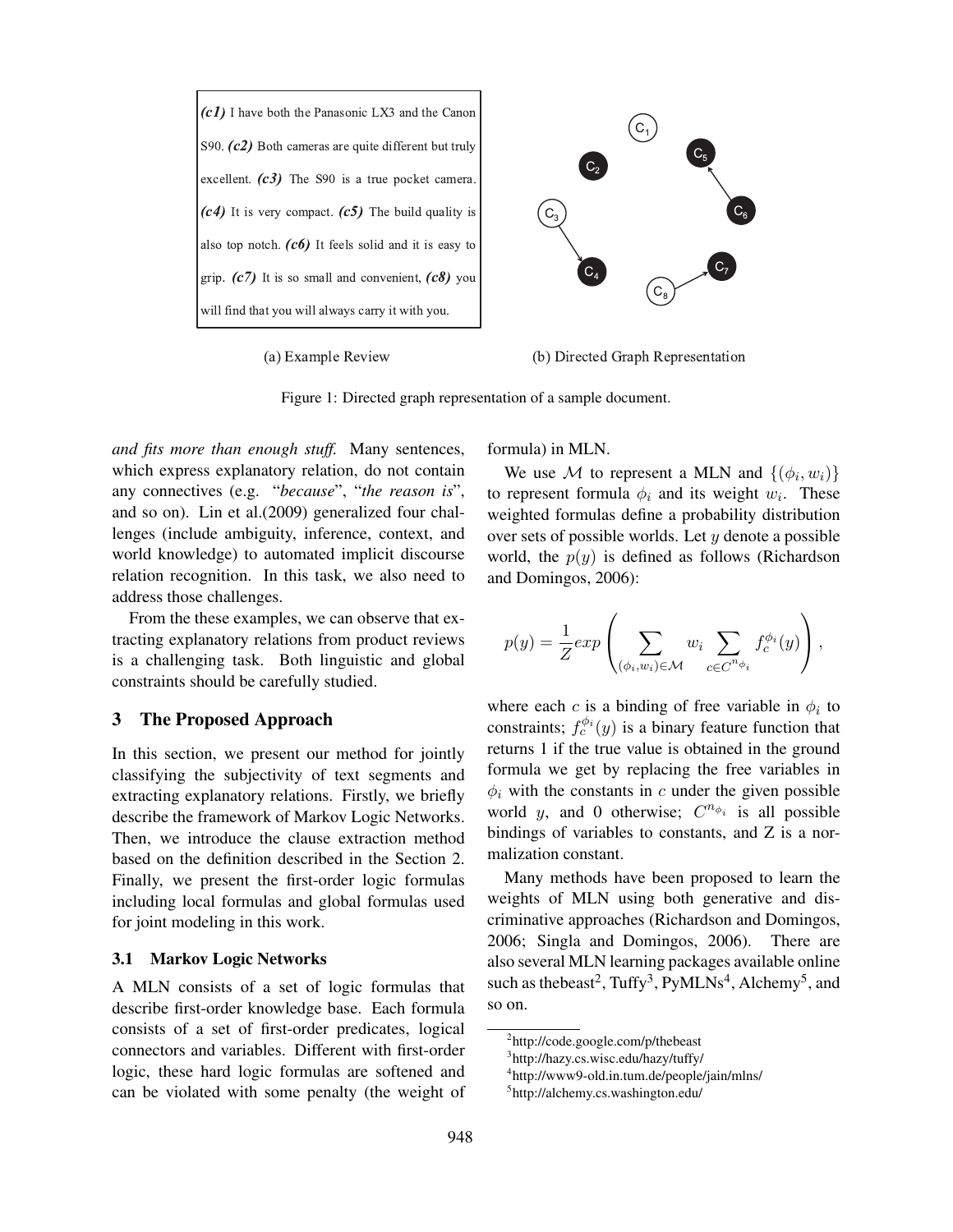| Describing the attributes of words                                           |                                                                                                        |  |  |  |  |
|------------------------------------------------------------------------------|--------------------------------------------------------------------------------------------------------|--|--|--|--|
| subjLexicon(w)                                                               | The word $w$ belongs to the subjective lexicon (Baccianella et al.,<br>$2010$ ).                       |  |  |  |  |
| relationLexicon(w)                                                           | The word $w$ belongs to the lexicon of explanation relation<br>connectives (Pitler and Nenkova, 2009). |  |  |  |  |
| Describing the attributes of the clause $c_i$                                |                                                                                                        |  |  |  |  |
| word(i, w)                                                                   | The clause $c_i$ has word w.                                                                           |  |  |  |  |
| firstWord(i, w)                                                              | The first word of clause $c_i$ is word w.                                                              |  |  |  |  |
| pos(i, w, t)                                                                 | The POS tag of word w is t in clause $c_i$ .                                                           |  |  |  |  |
| dep(i, h, m)                                                                 | Word $m$ and $h$ are governor and dependent of a dependency<br>relation in clause $c_i$ .              |  |  |  |  |
| Describing the attributes of relations between clause $c_i$ and clause $c_i$ |                                                                                                        |  |  |  |  |
| clauseDistance(i, j, m)                                                      | Distance between clause $c_i$ and clause $c_j$ in clauses is m.                                        |  |  |  |  |
| sentenceDistance(i, j, n)                                                    | Distance between clause $c_i$ and clause $c_j$ in sentences is n.                                      |  |  |  |  |

Table 1: Descriptions of observed predicates.

#### 3.2 Clause Identification

We model the clause boundary identification problem through sequence labeling and use Conditional Random Fields (CRFs) to identify clause boundaries. Words and part-of-speech (POS) tags are used as feature sets. Since we do not allow embedded segments, the performance of our method is promising, which achieves the F1 score of 92.8%. The result is comparable with the best results obtained during the CoNLL-2001 campaign (Tjong et al., 2001).

## 3.3 Formulas

In this work, we propose to use predicate  $subj(i)$ to indicate that the *i*th clause is subjective and  $explain(i, j)$  to indicate that the *j*th clause explains the *i*th clause. Both *subj* and *explain* are hidden predicates and jointly modeled by MLN. We use local and global formulas to model rich linguistic features and long distance constraints.

#### 3.3.1 Local Formulas

The local formulas relate one or more observed predicates to exactly one hidden predicate. In this work, we define a list of observed predicates to describe the properties of individual clauses and attributes of relations between two clauses. The observed predicates and descriptions are shown in Table 1. The observed predicates can be categorized into 3 groups: words, clauses, and relations between clauses. We use two lexicons to capture background knowledge of words. Lexical, part-of-speech tag, and dependency relation are used to describe a single clause. We also propose two predicates to model distance between clauses.

Table 2 lists the local formulas used in this work. The "+" notation in the formulas indicates that each constant of the logic variable should be weighted separately. For subjective classification and relation extraction, we construct a number of formulas respectively.

For subjective classification, the first two formulas model the influence of lexical and POS tag. It is similar as the bag-of-words model, which is a simplifying representation and has been successfully used for various natural language processing tasks. Since words which provide positive or negative opinions may provide important information for subjectivity classification, we combine predicates of words and lexicon of opinion words. Bigrams are also proved to be useful for textual classification in several NLP tasks. Hence, we also combine predicates about individual word and POS tag to capture this kind of information. Word-level relations are explicitly presented at the dependency trees, we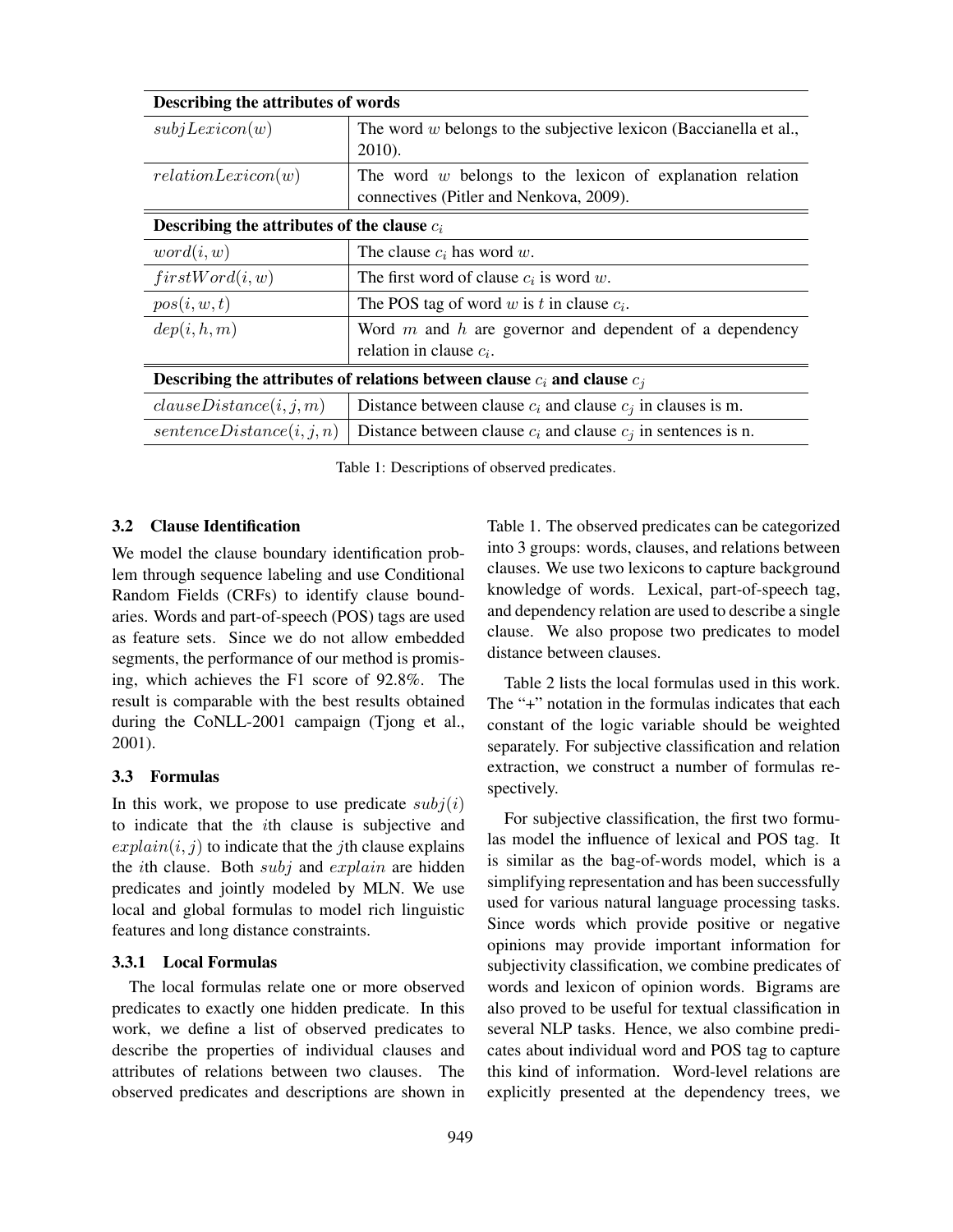## Formulas for subjective classification

```
word(i, w+) \Rightarrow subj(i)pos(i, w+, t+) \Rightarrow subj(i)word(i,w+) \land subjLexicon(w) \Rightarrow subj(i)
pos(i, w+, t+) \wedge subjLexicon(w) \Rightarrow subj(i)word(i, w_1+) \land word(i, w_2+) \Rightarrow subj(i)
pos(i, w_1+, t+) \wedge pos(i, w_2+, t+) \Rightarrow subj(i)word(i,w<sub>1</sub>+) ∧ word(i,w<sub>2</sub>+) ∧ subjLexicon(w<sub>1</sub>) \Rightarrow subj(i)
word(i, w_1 +) ∧ word(i, w_2 +) ∧ subjLexicon(w_2) \Rightarrow subj(i)
dep(i, w_1+, w_2+) \Rightarrow subj(i)dep(i, w<sub>1</sub>+, w<sub>2</sub>+) ∧ subjLexicon(w<sub>1</sub>) ⇒ subj(i)dep(i, w_1+, w_2+) \wedge subjLexicon(w_2) \Rightarrow subj(i)
```
#### Formulas for explanatory relation extraction

word( $i, w_1 +$ ) ∧ word( $j, w_2 +$ ) ∧  $j \neq i$   $\Rightarrow$  explain( $i, j$ )  $pos(i, w_1 + t+)$  *∧*  $pos(j, w_2 + t+)$  *∧*  $j \neq i$   $\Rightarrow$  explain(i,j) dep(i, $h_1$ +, $m_1$ +) ∧ dep(j, $h_2$ +, $m_2$ +)∧ j≠i  $\Rightarrow$  explain(i,j) word( $i, w_1 +$ ) *∧* word( $j, w_2 +$ ) *∧* clauseDistance( $i, j, m+$ ) *∧*  $j \neq i$   $\Rightarrow$  explain( $i, j$ ) pos(i,*w*<sub>1</sub>+,t+)  $\land$  pos(j,*w*<sub>2</sub>+,t+)  $\land$  clauseDistance(i,j,m+)  $\land$  j≠i  $\Rightarrow$  explain(i,j) dep(i, $h_1$ +, $m_1$ +) ∧ dep(j, $h_2$ +, $m_2$ +) ∧ clauseDistance(i,j,m+) ∧ j≠i  $\Rightarrow$  explain(i,j) word( $i, w_1 +$ )  $\land$  word( $i, w_2 +$ )  $\land$  sentenceDistance( $i, j, n+$ )  $\land$   $j \neq i$  ⇒ explain( $i, j$ ) pos( $i, w_1$ +,t+) *∧* pos( $j, w_2$ +,t+) *∧* sentenceDistance( $i, j, n$ +) *∧*  $j \neq i$   $\Rightarrow$  explain( $i, j$ ) dep(i, $h_1 +$ ,*m*<sub>1</sub>+) ∧ dep(i, $h_2 +$ ,*m*<sub>2</sub>+) ∧ sentenceDistance(i,j,n+) ∧ j≠i  $\Rightarrow$  explain(i,j) word( $i, w_1 +$ ) ∧ word( $j, w_2 +$ ) ∧ firstWord( $j, w_1 +$ ) ∧  $j \neq i$   $\Rightarrow$  explain( $i, j$ ) pos( $i, w_1$ +,t+) *∧* pos( $j, w_2$ +,t+) *∧* firstWord( $j, w$ +) *∧*  $j \neq i$   $\Rightarrow$  explain( $i, j$ ) dep(i, $h_1$ +, $m_1$ +) ∧ dep(j, $h_2$ +, $m_2$ +) ∧ firstWord(j,w+) ∧ j≠i  $\Rightarrow$  explain(i,j) word( $i, w_1 +$ ) *∧* word( $j, w_2 +$ ) *∧* subjLexicon( $w_1$ ) *∧*  $j \neq i$   $\Rightarrow$  explain( $i, j$ ) pos( $i, w_1$ +,t+)  $\land$  pos( $i, w_2$ +,t+)  $\land$  subjLexicon( $w_1$ )  $\land$   $\neq$ i  $\Rightarrow$  explain( $i, j$ ) dep(i, $h_1$ +, $m_1$ +) ∧ dep(j, $h_2$ +, $m_2$ +) ∧ subjLexicon( $m_1$ ) ∧ j≠i  $\Rightarrow$  explain(i,j) firstWord(j,w+) *∧* relationLexicon(w) *∧* clauseDistance(i,j,m+) *∧* j*̸*=i *⇒* explain(i,j) firstWord(j,w+) *∧* relationLexicon(w) *∧* sentenceDistance(i,j,n+) *∧* j*̸*=i *⇒* explain(i,j) firstWord(j,w+)  $\land$  relationLexicon(w)  $\land$  pos(j,w,t+)  $\land$  clauseDistance(i,j,m+)  $\land$  j $\neq$ i  $\Rightarrow$  explain(i,j) firstWord(j,w+)  $\land$  relationLexicon(w)  $\land$  pos(j,w,t+)  $\land$  sentenceDistance(i,j,n+)  $\land$  j≠i  $\Rightarrow$  explain(i,j) firstWord(j,w+)  $\land$  relationLexicon(w)  $\land$  word(i,w<sub>1</sub>+)  $\land$  clauseDistance(i,j,m+)  $\land$  j≠i  $\Rightarrow$  explain(i,j) firstWord(j,w+)  $\land$  relationLexicon(w)  $\land$  word(i,w<sub>1</sub>+)  $\land$  sentenceDistance(i,j,n+)  $\land$  j≠i  $\Rightarrow$  explain(i,j) firstWord(j,w+)  $\land$  relationLexicon(w)  $\land$  word(j,w<sub>1</sub>+)  $\land$  clauseDistance(i,j,m+)  $\land$  j $\neq$ i  $\Rightarrow$  explain(i,j) firstWord(j,w+)  $\land$  relationLexicon(w)  $\land$  word(j,w<sub>1</sub>+)  $\land$  sentenceDistance(i,j,n+)  $\land$  j≠i  $\Rightarrow$  explain(i,j)

Table 2: Descriptions of local formulas.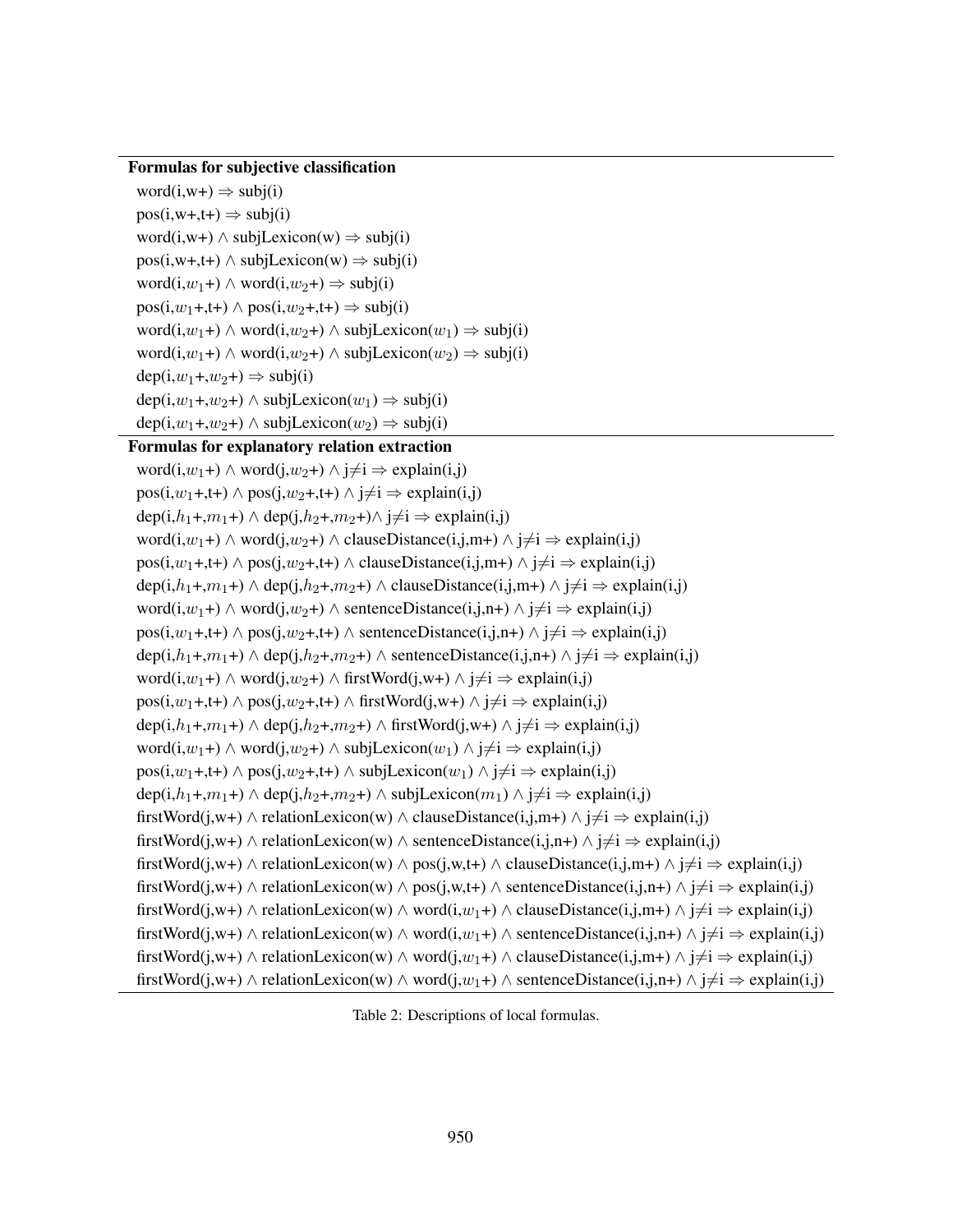also construct local formulas based on predicates extracted from dependency trees of clauses.

For explanatory relation extraction, we firstly use formulas to capture lexical and syntactic information from both of the clauses. Since distances between clauses are helpful in determining the relation, we incorporate two kinds of distance features with lexical and syntactic predicates. Connective words such as *for example*, *since*, explicitly signal the presence of the explanation relation. Although some connective words are ambiguous in terms of relation they mark (Pitler and Nenkova, 2009), they may still be useful for explanation relation extraction. Hence, we construct local formulas with relation lexicon and other predicates.

#### 3.3.2 Global Formulas

Local formulas are designed to deal with subjective classification of a single clause or relation determination of a single pair of clauses. Global formulas are designed to handle global constraints of multiple clauses. From the definition of explanatory relation and corpus statistics, we observe the following properties:

Property 1: One clause can only serve as the explanation of one subjective clause.

Property 2: Explanatory clauses occur immediately before or after their corresponding subjective clauses.

Property 3: The positions of explanatory clauses are consecutive. In other words, if clause  $c_k$  and  $c_{k+2}$  explain clause  $c_j$ , the clause  $c_{k+1}$  would also be explanatory clause of  $c_j$ .

For property 1, we use the following global formula to make sure that one clause only explains at most one another clause.

$$
explain(i, j) \Rightarrow \neg explain(k, j) \quad \forall k \neq i, j \quad (1)
$$

Based on the property 2 and 3, explanatory clauses are consecutive and immediately before or after their corresponding subjective clauses. We use the following formulas to guarantee the property:

$$
explain(i, i + k) \Rightarrow explain(i, i + m),
$$
  
\n
$$
1 \le m \le k - 1
$$
 (2)  
\n
$$
explain(i, i - k) \Rightarrow explain(i, i - m),
$$
  
\n
$$
1 \le m \le k - 1
$$
 (3)

Since our aim is to extract explanatory for subjective clauses, we also use the following formulas to make sure that the clauses which are explained are subjective ones.

$$
explain(i, j) \Rightarrow subj(i) \tag{4}
$$

## 4 Experiments

#### 4.1 Data Set

We crawled a number of reviews about digital cameras from Buzzillions<sup>6</sup>, which is a product review site and contains more than 16 million reviews. We randomly select 100 reviews whose usefulness ratings are 5 on a 5-point scale. They contain 1137 sentences, which are composed by 1665 clauses. Amazon's Mechanical Turk is used to deploy two tasks for labeling the corpus. 694 clauses are labeled subjective and 478 clauses explain other ones. More than 56.1% opinion expressions are explained by their corresponding explanatory sentences.

The two projects we deployed on Amazon's Mechanical Turk are: 1) Determine whether a clause contains opinion expressions or not; 2) Determine whether a clause clarifies causes, reasons, or consequences of another given clause. In order to control the labeling quality, we configured parameters of the project to make sure that all the tasks should be judged by at least 20 annotators. Most of the annotators can complete a task within 25 seconds. Figure 2 shows the screenshots of the two projects.

Over all, 127 workers participated in the project. About 72% of them submitted more than 5 tasks. Although we listed several examples on the project descriptions, different people may have their own understanding and criteria for those tasks. In order to measure the quality of the labeling task, we use perplexity to evaluate each task. If the perplexity of a task is below 0.51, which means that more than 80% of the workers submitted the same decision, the result of the task will be used as training or testing data. From the statistic of the corpus, we observe that only 6.2% of the clauses' subjectiveness and 15.6% of explanation relations can not be certainly decided. For the first project, we treated those clauses as objective one. And, those clause pairs in the second project were not considered as explanation relations.

<sup>6</sup>www.buzzillions.com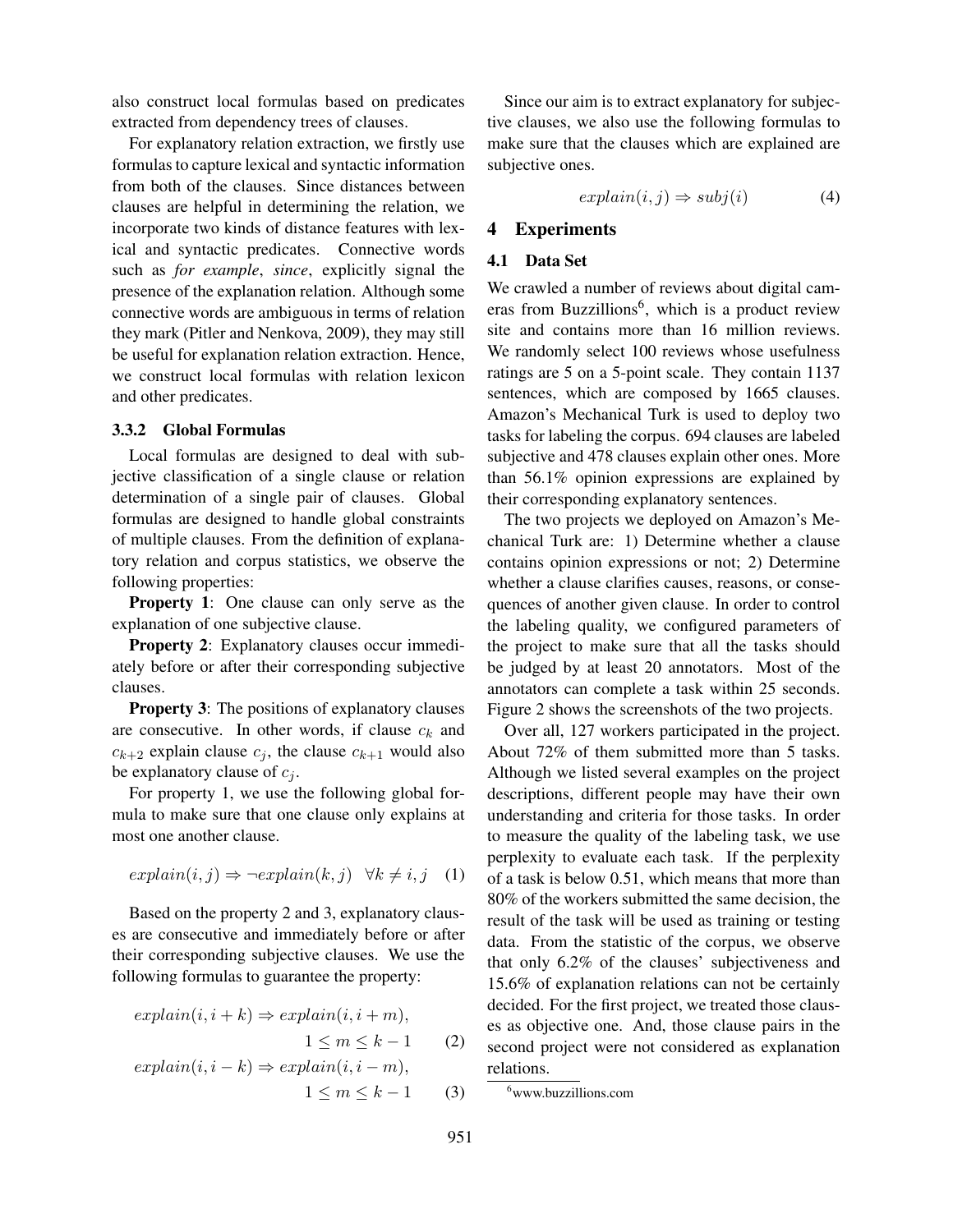Task1: Help us determine whether a sentence is subjective or objective.

The following sentences are extracted from product reviews. Please help us check whether the following sentences expressing opinion towards some attributes/parts of a product.

 The battery life is something I come to expect from this line of camera. ()Subjective ()Objective

 I have the camera set to shut off the sensor after about 30 seconds ()Subjective ()Objective

Task2: Help us check whether a sentence is an explanation of the opinion sentence.

The opinion sentence (red one) is extracted from product reviews and express opinion towards some attributes/parts of a product. Please help us check whether the following blue sentences describe a set of facts which clarifies the causes, reason, and consequences of the opinion given in the opinion sentence.

click "yes" if there is an explanation relation between them, "no" otherwise.

```
The battery life is something I come to expect from this line of camera.
I can leave the camera on for better than 8 hours shooting
 ()YES 
 ()NO 
 The battery life is something I come to expect from this line of camera.
 and I have the camera set to shut off the sensor after about 30 seconds 
 ()YES 
 ()NO
```
Figure 2: Screenshots of the two tasks on Amazon Mechanical Turk.

#### 4.2 Experiments Configurations

Stanford parser (Klein and Manning, 2003) is used for extracting features from dependency parse trees. For resolving Markov logic network, we use the toolkit *thebeast* <sup>7</sup> . The detailed setting of thebeast engine is as follows: The inference algorithm is the MAP inference with a cutting plane approach. For parameter learning, the weights for formulas are updated by an online learning algorithm with MIRA update rule. All the initial weights are set to zeros. The number of iterations is set to 10 epochs.

Evaluation metrics used for subjectivity classification and relation extraction throughout the experiments include: Precision, Recall, and F1-score. We randomly select 80% reviews as training set and the others as testing set.

Since the dataset is newly created for this task, to compare the performance of the proposed method to other models, we also reimplemented several stateof-the-art methods for comparison.

- CRF-Subj: We follow the method proposed by Zhao et al. (2008), which regard the subjectivity of all clauses throughout a paragraph as a sequential flow of sentiments and use CRFs to model it. The feature sets are similar as the local formulas for MLN including words, POS tags, dependency relations, and opinion lexicon.
- **RAE-Subj**: Socher et al. (2011) proposed to use recursive autoencoders for sentence-level predication of sentiment label distributions. To compare with it, we also reimplement their method without any hand designed lexicon.
- *•* PDTB-Rel: For discourse relation extraction, we use "PDTB-Styled End-to-End Discourse Parser" (Lin et al., 2010) to extract discourse level relations as baseline. Since it is a general discourse relations identification algorithms, "Cause", "Pragmatic Cause", "Instantiation", and "Restatement" relation types are treated as explanatory relation in this work.
- **SVM-Rel**: We also use LibSVM (Chang and Lin, 2011) to classify the relations between clauses. Following the configurations reported by Feng and Hirst (2012), we use linear kernel and probability estimation to model it.

#### 4.3 Results

Table 3 shows the comparisons of the proposed method with the state-of-the-art systems on subjectivity classification and explanatory relation extraction. From the results, we can observe that recursive autoencoders based subjectivity classification method achieves slightly better performance than our method and conditional random fields based method. The performances of the proposed method are similar as CRFs'. We think that the main reason is that only lexical features are used in MLN models for subjective classification. However, conditional random fields consider not only lexical information but also inference of the contexts of sentences. RAE method learns vector space representations for multi-word phrases and uses compositional semantics to understand sentiment.

<sup>7</sup> http://code.google.com/p/thebeast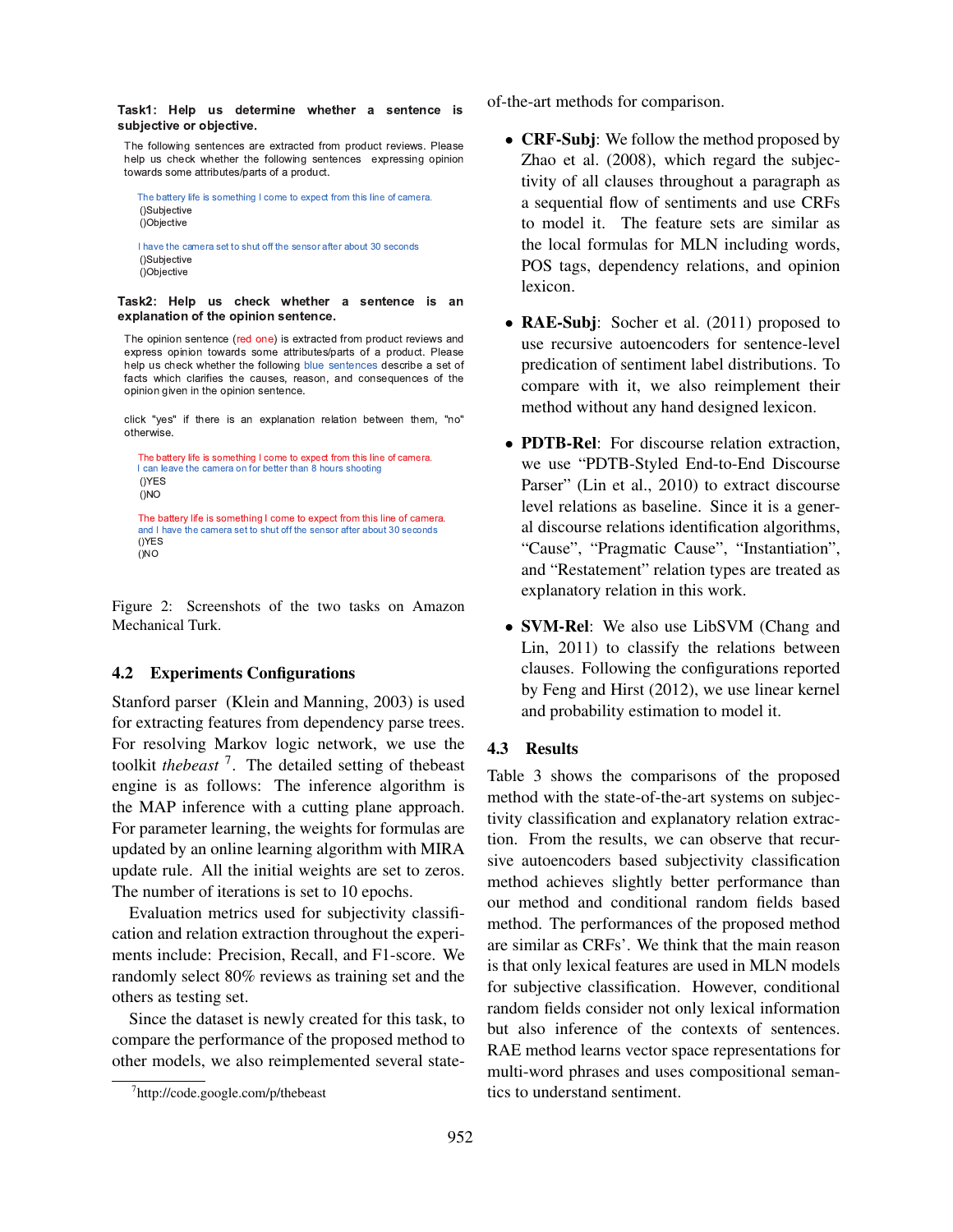| <b>Methods</b>      | Subjective Classification |                            |             |  |  |
|---------------------|---------------------------|----------------------------|-------------|--|--|
|                     | P                         | R                          | ${\bf F}_1$ |  |  |
| CRF-Subj            | 83.5%                     | 76.9%                      | $80.1\%$    |  |  |
| RAE-Subj            | 85.3%                     | 79.1%                      | 82.1%       |  |  |
| <b>MLN</b>          | 79.2%                     | 80.6%                      | 79.9%       |  |  |
|                     |                           |                            |             |  |  |
|                     |                           | <b>Relation Extraction</b> |             |  |  |
| <b>Methods</b>      | P                         | R                          | ${\bf F}_1$ |  |  |
| RAE-Subj + PDTB-Rel | 28.5%                     | 38.6%                      | 32.8%       |  |  |
| RAE-Subj + SVM-Rel  | 32.4%                     | 89.7%                      | $47.6\%$    |  |  |

Table 3: Performance comparisons between the proposed method and state-of-the-art methods. "MLN" represents the method proposed in this work.

For evaluating the performance of relation extraction, we combine the results of RAE with PDTB-Rel and SVM-Rel. For all the subjective clauses identified by RAE, PDTB-Rel and SVM-Rel are used to extract corresponding explanatory clauses. The results are shown in the last three rows in the Table 3. From the results, we can observe that the proposed joint model achieves best F1 score and precision among all methods. Although the proposed method achieve slightly worse result in processing subjectivity classification. We think that the error propagation is the main reason for worse results of cascaded methods. The relative improvement of MLN over SVM-Rel is more than 33.4%.

To show the effectiveness of different observed predicates, we evaluate the performances of the proposed method with different predicate sets. We subtract one observed predicate and its corresponding local formulas from the original sets at a time. The results of both subjectivity classification and relation extraction are shown in Table 4. The first row shows the result of the MLN based method with all observed predicates and local formulas. From the results we can observe that the observed predicates which are not used in the local formulas for subjectivity classification also impact the performance of subjectivity classification. We think that the performance is effected by the global formulas, which combine the procedure of subjectivity classification

and relation extraction. Among all predicates, we observe that words and dependency relations play the most important roles. Without word predicate, the F1 score of subjectivity classification and relation extraction significantly drop to 51.2% and 42.9% respectively. For subjectivity classification, subjective lexicon contributes a lot for recall. For relation extraction, the impacts of clause distance and sentence distance are not as significant as the other features.

## 5 Related Work

Our work relates to three research areas: sentiment analysis/opinion mining, discourse-level relation extraction, and Markov logic networks. Along with the increasing requirement, subjectivity classification has recently received considerable attention from both the industry and researchers. A variety of approaches and methods have been proposed for this task from different aspects. Among them, a number of approaches focus on classifying sentiments of text in different levels (e.g. words (Kim and Hovy, 2004), phrases (Wilson et al., 2005), sentences (Zhao et al., 2008), documents (Pang et al., 2002) and so on.), and detecting the overall polarity of them.

Another research direction tries to convert the sentiment analysis task into entity identification and relation extraction. Hu and Liu (2004) proposed to use a set of methods to produce feature-based summary of a large number of customer reviews. Kobayashi et al. (2007) assumed that evaluative opinions could be structured as a frame which is composed by opinion holder, subject, aspect, and evaluation. They converted the task to two kinds of relation extraction tasks and proposed a machine learning-based method which used both contextual and statistical clues.

Analysis of some special types of sentences were also introduced in recent years. Jindal and Liu (2006) studied the problem of identifying comparative sentences. They analyzed different types of comparative sentences and proposed learning approaches to identify them. Conditional sentences were studied by Narayanan et al (2009). They analyzed the conditional sentences in both linguistic and computitional perspectives and used learning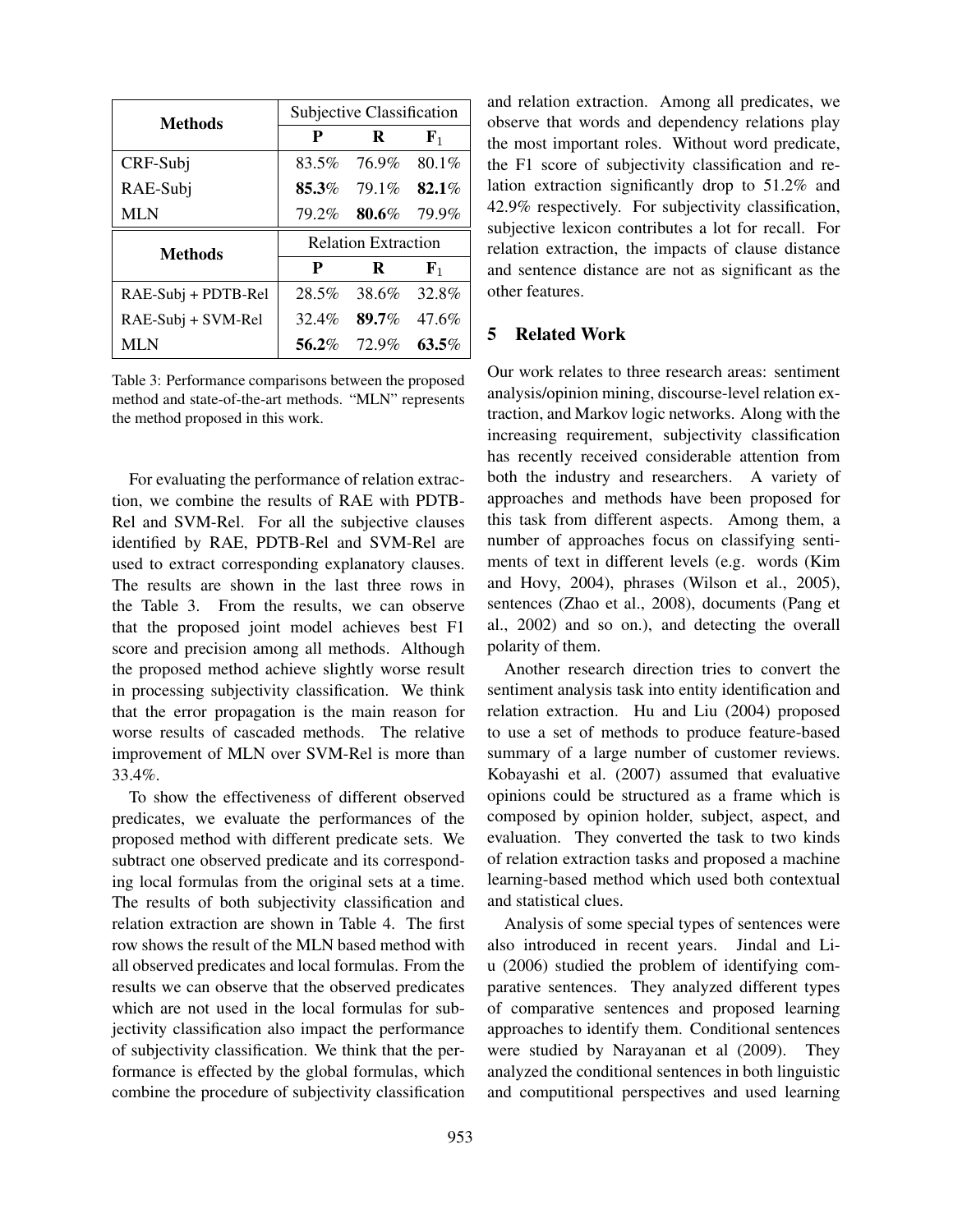|                              | <b>Subjective Classification</b> |       |       | <b>Relation Extraction</b> |       |          |
|------------------------------|----------------------------------|-------|-------|----------------------------|-------|----------|
|                              | P                                | R     | F1    | P                          | R     | F1       |
| <b>MLN</b>                   | 79.2%                            | 80.6% | 79.9% | 56.2%                      | 72.9% | 63.5%    |
| $-subjLexicon(w)$            | 76.6%                            | 70.4% | 73.4% | 52.3%                      | 68.6% | 59.4%    |
| $-relationLexicon(w)$        | 78.2%                            | 79.4% | 78.8% | 53.6%                      | 70.8% | 61.0%    |
| $-word(i, w)$                | 52.8%                            | 49.6% | 51.2% | 36.4%                      | 52.1% | 42.9%    |
| $-firstWord(i, w)$           | 76.3%                            | 80.1% | 78.2% | 56.9%                      | 69.8% | 62.7%    |
| $-pos(i, w, t)$              | 72.6%                            | 76.8% | 74.6% | 52.4%                      | 60.2% | 56.0%    |
| $-dep(i, h, m)$              | 57.6%                            | 70.6% | 63.4% | 41.2%                      | 56.8% | 47.8%    |
| $-clauseDistance(i, j, m)$   | 78.9%                            | 80.2% | 79.5% | 52.6%                      | 70.6% | 60.3%    |
| $-sentenceDistance(i, j, n)$ | 78.6%                            | 80.3% | 79.4% | 52.4%                      | 70.8% | $60.2\%$ |

Table 4: Performance comparisons of different observed predicates

method to do it. They followed the *feature-based sentiment analysis* model (Hu and Liu, 2004), which also use flat frames to represent evaluations.

Since the cross sentences relations are considered in this work, the discourse-level relation extraction methods are also related to ours. Marcu and Echihabi (2002) proposed to use an unsupervised approach to recognizing discourse relations. Lin et al.(2009) analyzed the impacts of features extracted from contextual information, constituent parse trees, dependency parse trees, and word pairs. Asher et al.(2009) studied discourse segments containing opinion expressions from the perspective of linguistics. Chen et al. (2010) introduced a multi-label model to detect emotion causes. They developed two sets of linguistic features for this task base on linguistic cues. Zirn et al. (2011) proposed to use MLN framework to capture the context information in analysing (sub-)sentences.

The most similar work to ours was proposed by Somasundaran et al.(2009). They proposed to use iterative classification algorithm to capture discourselevel associations. However different to us, they focused on pairwise relationships between opinion expressions. In this paper, we used MLN framework to capture another different discourse-level relation, which exists between subject clauses or subject clause and objective clause.

Richardson and Domingos (2006) proposed Markov Logic Networks, which combines firstorder logic and probabilistic graphical models. In recent years, MLN has been adopted for several natural language processing tasks and achieved a certain level of success (Singla and Domingos, 2006; Riedel and Meza-Ruiz, 2008; Yoshikawa et al., 2009; Andrzejewski et al., 2011; Jiang et al., 2012; Huang et al., 2012). Singla and Domingos (2006) modeled the entity resolution problem with MLN. They demonstrated the capability of MLN to seamlessly combine a number of previous approaches. Poon and Domingos (2008) proposed to use MLN for joint unsupervised coreference resolution. Yoshikawa et al. (2009) proposed to use Markov logic to incorporate both local features and global constraints that hold between temporal relations. Andrzejewski et al. (2011) introduced a framework for incorporating general domain knowledge, which is represented by First-Order Logic (FOL) rules, into LDA inference to produce topics shaped by both the data and the rules.

# 6 Conclusions

In this paper, we propose to use Markov logic networks to identify subjective text segments and extract their corresponding explanations in discourse level. We use MLN to jointly model subjectivity classification and explanatory relation extraction. Rich linguistic features and global constraints are incorporated by various logic formulas and global formulas. To evaluate the proposed method, we collected a large number of product reviews and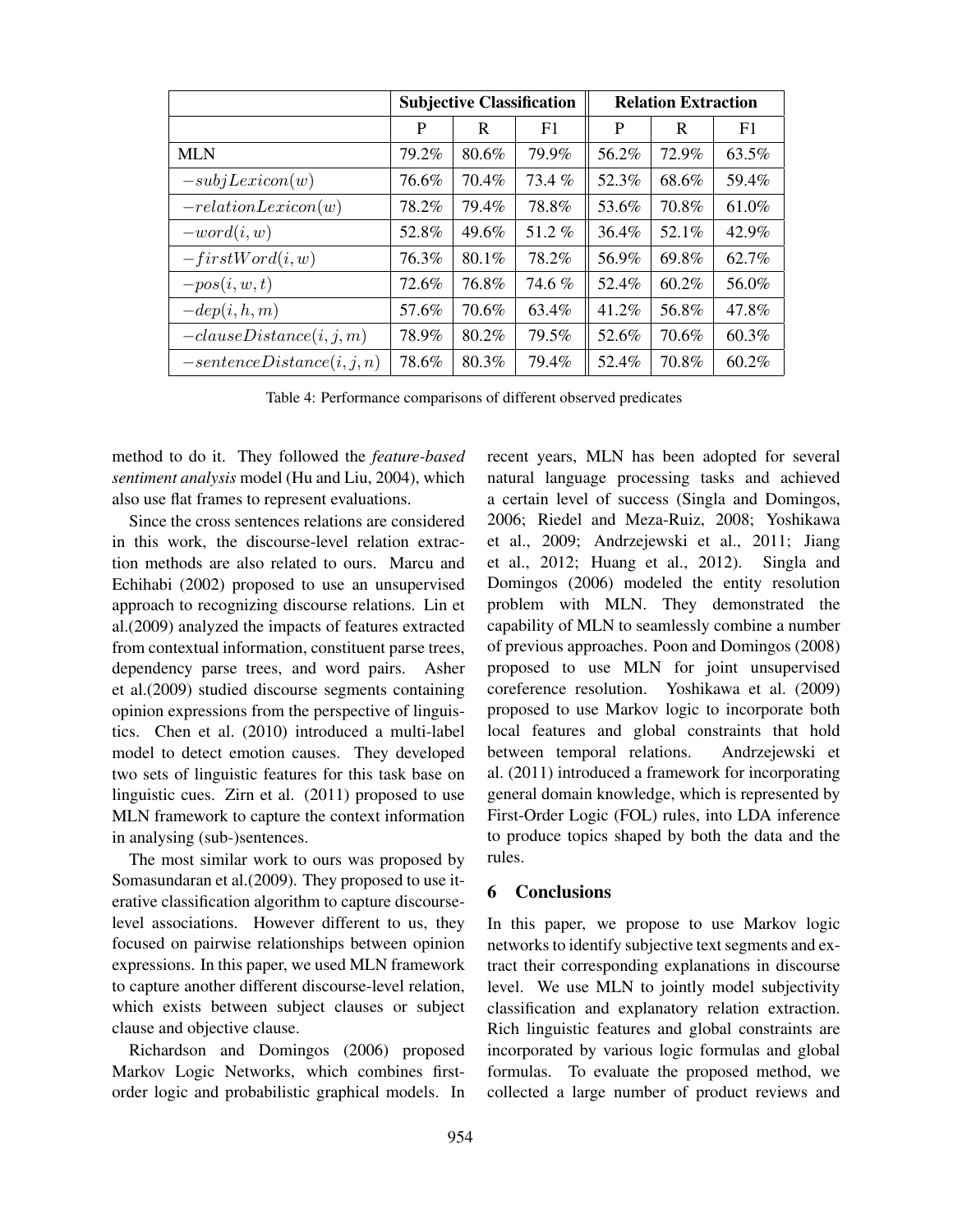constructed a labeled corpus through Amazon's Mechanical Turk. Experimental results demonstrate that the proposed approach achieve better performance than state-of-the-art methods.

## 7 Acknowledgement

The authors wish to thank the anonymous reviewers for their helpful comments and Kang Han for preparing the corpus. This work was partially funded by National Natural Science Foundation of China (61003092, 61073069), Key Projects in the National Science & Technology Pillar Program(2012BAH18B01), National Major Science and Technology Special Project of China (2014ZX03006005), Shanghai Municipal Science and Technology Commission (12511504502) and "Chen Guang" project supported by Shanghai Municipal Education Commission and Shanghai Education Development Foundation(11CG05).

#### References

- David Andrzejewski, Xiaojin Zhu, Mark Craven, and Benjamin Recht. 2011. A framework for incorporating general domain knowledge into latent dirichlet allocation using first-order logic. In *Proceedings of the Twenty-Second international joint conference on Artificial Intelligence - Volume Volume Two*, IJCAI'11, pages 1171–1177. AAAI Press.
- Nicholas Asher, Farah Benamara, and Yannick Mathieu. 2009. Appraisal of opinion expressions in discourse. *Lingvisticæ Investigationes*.
- Stefano Baccianella, Andrea Esuli, and Fabrizio Sebastiani. 2010. Sentiwordnet 3.0: An enhanced lexical resource for sentiment analysis and opinion mining. In Nicoletta Calzolari (Conference Chair), Khalid Choukri, Bente Maegaard, Joseph Mariani, Jan Odijk, Stelios Piperidis, Mike Rosner, and Daniel Tapias, editors, *Proceedings of the Seventh International Conference on Language Resources and Evaluation (LREC'10)*, Valletta, Malta, may. European Language Resources Association (ELRA).
- R. Carston. 1993. Conjunction, explanation and relevance. *Lingua 90*, pages 27–48.
- Chih-Chung Chang and Chih-Jen Lin. 2011. Libsvm: A library for support vector machines. *ACM Trans. Intell. Syst. Technol.*, 2(3):27:1–27:27, May.
- Ying Chen, Sophia Yat Mei Lee, Shoushan Li, and Chu-Ren Huang. 2010. Emotion cause detection with linguistic constructions. In *Proceedings ofColing 2010*.
- Sajib Dasgupta and Vincent Ng. Mine the easy, classify the hard: A semi-supervised approach to automatic sentiment classification. In *Proceedings of ACL-IJCNLP 2009*.
- Eduard Dragut, Hong Wang, Clement Yu, Prasad Sistla, and Weiyi Meng. 2012. Polarity consistency checking for sentiment dictionaries. In *Proceedings of the 50th Annual Meeting of the Association for Computational Linguistics (Volume 1: Long Papers)*, pages 997–1005, Jeju Island, Korea, July. Association for Computational Linguistics.
- Vanessa Wei Feng and Graeme Hirst. 2012. Textlevel discourse parsing with rich linguistic features. In *Proceedings of the 50th Annual Meeting of the Association for Computational Linguistics (Volume 1: Long Papers)*, pages 60–68, Jeju Island, Korea, July. Association for Computational Linguistics.
- Ahmed Hassan and Dragomir R. Radev. 2010. Identifying text polarity using random walks. In *Proceedings of ACL 2010*, Uppsala, Sweden, July.
- Minqing Hu and Bing Liu. 2004. Mining and summarizing customer reviews. In *Proceedings of SIGKDD 2004*.
- Minlie Huang, Xing Shi, Feng Jin, and Xiaoyan Zhu. 2012. Using first-order logic to compress sentences. In *Proceedings of the Twenty-Sixth AAAI Conference on Artificial Intelligence*.
- Shangpu Jiang, D. Lowd, and Dejing Dou. 2012. Learning to refine an automatically extracted knowledge base using markov logic. In *Data Mining (ICDM), 2012 IEEE 12th International Conference on*, pages 912–917.
- Nitin Jindal and Bing Liu. 2006. Identifying comparative sentences in text documents. In *Proceedings of SIGIR 2006*.
- Soo-Min Kim and Eduard Hovy. 2004. Determining the sentiment of opinions. In *Proceedings of COLING 2004*.
- Dan Klein and Christopher D. Manning. 2003. Fast exact inference with a factored model for natural language parsing. In *Proceedings of NIPS 2003*.
- Nozomi Kobayashi, Kentaro Inui, and Yuji Matsumoto. 2007. Extracting aspect-evaluation and aspect-of relations in opinion mining. In *Proceedings of EMNLP-CoNLL 2007*.
- Paul Kroeger. 2005. *Analyzing Grammar: An Introduction*. Cambridge.
- Alex Lascarides and Nicholas Asher. 1993. Temporal interpretation, discourse relations, and common sense entailment. *Linguistics and Philosophy*, 16(5):437– 493.
- Ziheng Lin, Min-Yen Kan, and Hwee Tou Ng. 2009. Recognizing implicit discourse relations in the penn discourse treebank. In *Proceedings of EMNLP 2009*.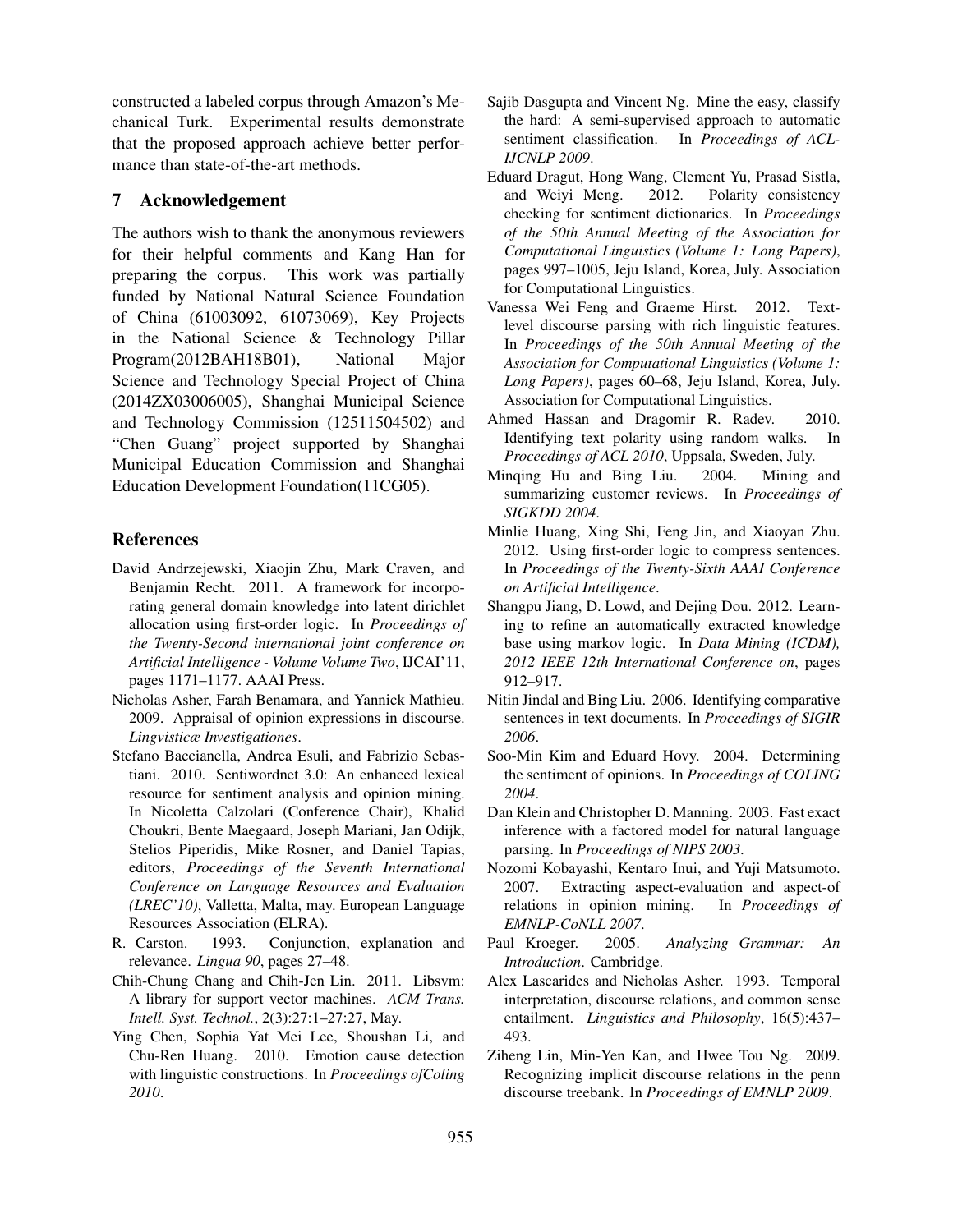- Ziheng Lin, Hwee Tou Ng, and Min-Yen Kan. 2010. A pdtb-styled end-to-end discourse parser. *CoRR*, abs/1011.0835.
- Bing Liu. 2012. *Sentiment Analysis and Opinion Mining*. Morgan & Claypool Publishers.
- Daniel Marcu and Abdessamad Echihabi. 2002. An unsupervised approach to recognizing discourse relations. In *Proceedings of the 40th Annual Meeting on Association for Computational Linguistics*, ACL '02, pages 368–375.
- Xinfan Meng, Furu Wei, Xiaohua Liu, Ming Zhou, Ge Xu, and Houfeng Wang. 2012. Crosslingual mixture model for sentiment classification. In *Proceedings of the 50th Annual Meeting of the Association for Computational Linguistics (Volume 1: Long Papers)*, pages 572–581, Jeju Island, Korea, July. Association for Computational Linguistics.
- Rada Mihalcea, Carmen Banea, and Janyce Wiebe. 2007. Learning multilingual subjective language via crosslingual projections. In *Proceedings of ACL 2007*.
- Ramanathan Narayanan, Bing Liu, and Alok Choudhary. 2009. Sentiment analysis of conditional sentences. In *Proceedings of EMNLP 2009*.
- Bo Pang and Lillian Lee. 2008. Opinion mining and sentiment analysis. *Foundations and Trends in Information Retrieval*, 2:1–135, January.
- Bo Pang, Lillian Lee, and Shivakumar Vaithyanathan. 2002. Thumbs up? Sentiment classification using machine learning techniques. In *Proceedings of EMNLP 2002*.
- Emily Pitler and Ani Nenkova. 2009. Using syntax to disambiguate explicit discourse connectives in text. In *Proceedings of the ACL-IJCNLP 2009*.
- Hoifung Poon and Pedro Domingos. 2008. Joint unsupervised coreference resolution with markov logic. In *Proceedings of the Conference on Empirical Methods in Natural Language Processing*, EMNLP '08, pages 650–659, Stroudsburg, PA, USA. Association for Computational Linguistics.
- Alan Lee Eleni Miltsakaki Livio Robaldo Aravind Joshi Rashmi Prasad, Nikhil Dinesh and Bonnie Webber. 2008. The penn discourse treebank 2.0. In Bente Maegaard Joseph Mariani Jan Odjik Stelios Piperidis Daniel Tapias Nicoletta Calzolari (Conference Chair), Khalid Choukri, editor, *Proceedings of L-REC'08*, Marrakech, Morocco, may. http://www.lrecconf.org/proceedings/lrec2008/.
- Matthew Richardson and Pedro Domingos. 2006. Markov logic networks. *Machine Learning*, 62(1- 2):107–136.
- Sebastian Riedel and Ivan Meza-Ruiz. 2008. Collective semantic role labelling with markov logic. In *Proceedings of the Twelfth Conference on Computational Natural Language Learning*, CoNLL '08,

pages 193–197, Stroudsburg, PA, USA. Association for Computational Linguistics.

- Ellen Riloff, Janyce Wiebe, and Theresa Wilson. 2003. Learning subjective nouns using extraction pattern bootstrapping. In *Proceedings of HLT-NAACL 2003*.
- P. Singla and P. Domingos. 2006. Entity resolution with markov logic. In *Data Mining, 2006. ICDM '06. Sixth International Conference on*, pages 572–582.
- Richard Socher, Jeffrey Pennington, Eric H. Huang, Andrew Y. Ng, and Christopher D. Manning. 2011. Semi-supervised recursive autoencoders for predicting sentiment distributions. In *Proceedings of the Conference on Empirical Methods in Natural Language Processing*, EMNLP '11, pages 151–161, Stroudsburg, PA, USA. Association for Computational Linguistics.
- Swapna Somasundaran, Galileo Namata, Lise Getoor, and Janyce Wiebe. 2009. Opinion graphs for polarity and discourse classification. In *Proceedings of TextGraphs-4*.
- Yang Song, Jing Jiang, Wayne Xin Zhao, Sujian Li, and Houfeng Wang. 2012. Joint learning for coreference resolution with markov logic. In *Proceedings of the 2012 Joint Conference on Empirical Methods in Natural Language Processing and Computational Natural Language Learning*, pages 1245–1254, Jeju Island, Korea, July. Association for Computational Linguistics.
- Hiroya Takamura, Takashi Inui, and Manabu Okumura. 2005. Extracting semantic orientations of words using spin model. In *Proceedings of ACL 2005*.
- Erik F. Tjong, Kim Sang, and Hervé Déjean. 2001. Introduction to the conll-2001 shared task: clause identification. In *Proceedings of the 2001 workshop on Computational Natural Language Learning - Volume 7*, ConLL '01, Stroudsburg, PA, USA. Association for Computational Linguistics.
- Theresa Wilson, Janyce Wiebe, and Paul Hoffmann. 2005. Recognizing contextual polarity in phrase-level sentiment analysis. In *Proceedings of HLT-EMNLP 2005*.
- Yuanbin Wu, Qi Zhang, Xuangjing Huang, and Lide Wu. 2011. Structural opinion mining for graph-based sentiment representation. In *Proceedings of EMNLP 2011*.
- Liheng Xu, Kang Liu, Siwei Lai, Yubo Chen, and Jun Zhao. 2013. Walk and learn: a two-stage approach for opinion words and opinion targets coextraction. In *Proceedings of the 22nd international conference on World Wide Web companion*, WWW '13 Companion, pages 95–96, Republic and Canton of Geneva, Switzerland. International World Wide Web Conferences Steering Committee.